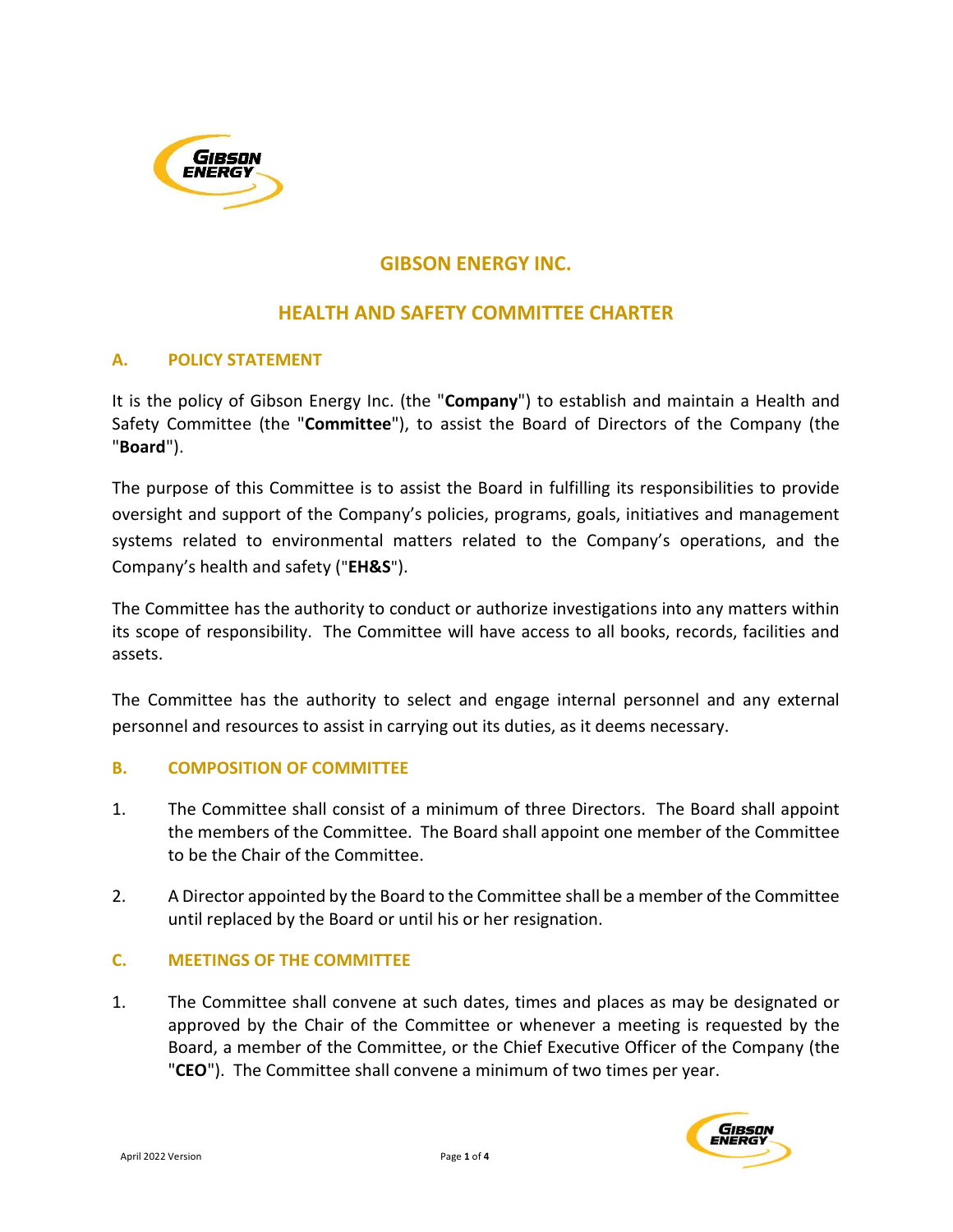- 2. Notice of each meeting shall be given to each member of the Committee and the CEO, who shall attend whenever requested to do so by a member of the Committee.
- 3. Notice of a meeting of the Committee shall:
	- (a) be in writing;
	- (b) state the nature of the business to be transacted at the meeting in reasonable detail;
	- (c) to the extent practicable, be accompanied by copies of documentation to be considered at the meeting; and
	- (d) be given at least two business days prior to the time stipulated for the meeting or such shorter period as the members of the Committee may permit.
- 4. A quorum for the transaction of business at a meeting of the Committee shall consist of a majority of its members. However, it shall be the practice of the Committee to require review, and, if necessary, approval of certain important matters by all members of the Committee.
- 5. Any member of the Committee may participate in a meeting of the Committee by means of such telephonic, electronic or other communication facilities as permit all persons participating in the meeting to communicate adequately with each other, and a member participating in such a meeting by any such means is deemed to be present at the meeting.
- 6. In the absence of the Chair of the Committee, the members of the Committee shall choose one of the members present to be Chair of the meeting.
- 7. The Secretary of the Company shall be the Secretary of the meeting or, alternatively, the members of the Committee may choose one of the persons present to be the Secretary of the meeting.
- 8. Minutes shall be kept of all meetings of the Committee and shall be signed by the Chair and the Secretary of the meeting.
- 9. Minutes of Committee meetings will be sent to all Board members and relevant executive and management staff. Reports on the conduct of the meetings will be made to the Board.

#### D. DUTIES AND RESPONSIBILITIES OF THE COMMITTEE

1. The Committee shall review and evaluate the Company's EH&S performance, metrics and goals, including processes to ensure compliance with internal policies and applicable laws

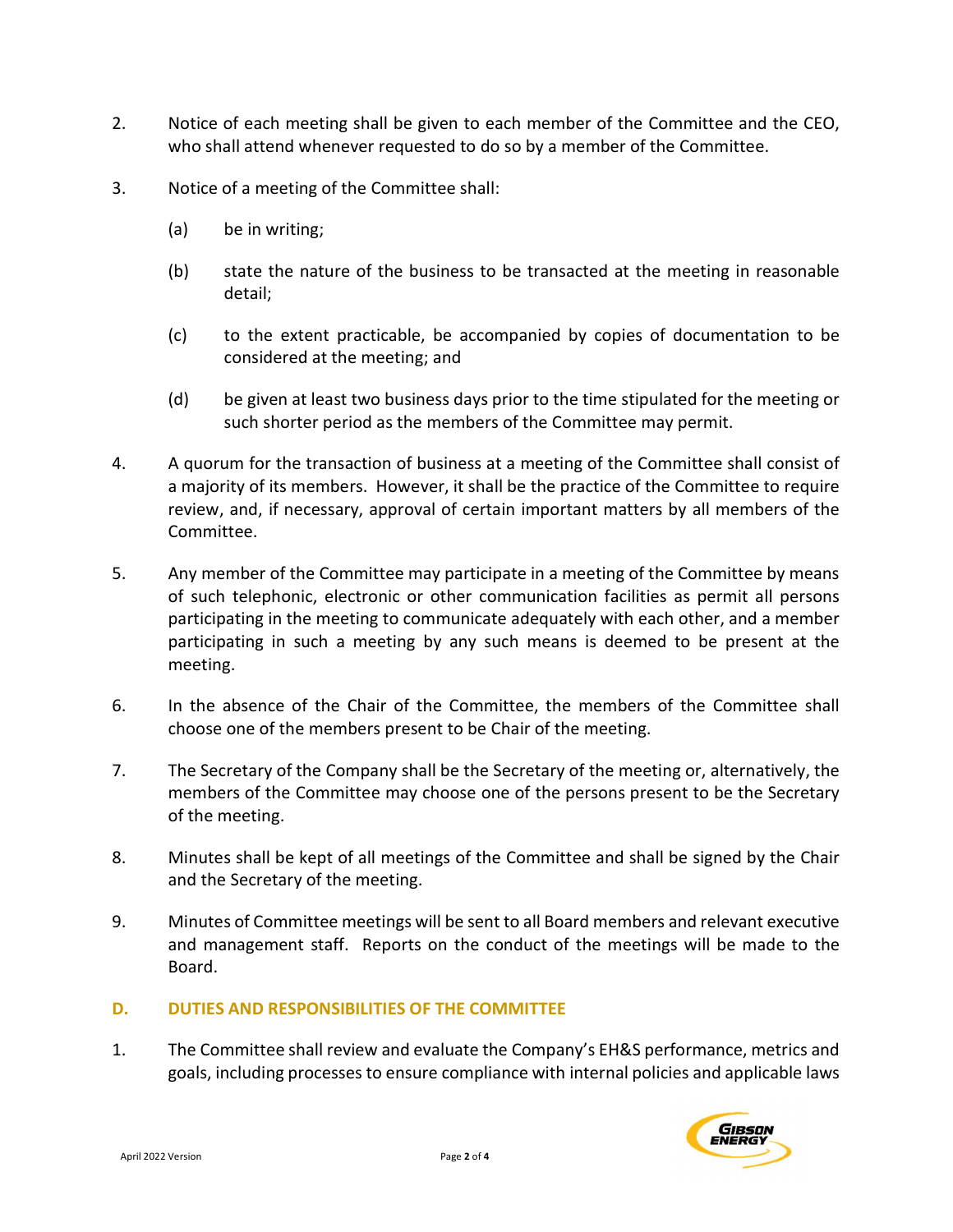and regulations, with a focus on providing a desirable outcome for all stakeholders including investors, customers, employees, contractors and the community.

- 2. The Committee shall review the status and effectiveness of the Company's emergency response plans and capabilities. This also includes crisis management and crisis communications.
- 3. The Committee shall review high risk activities and events that have led, or could have led, to major and catastrophic losses or incidents, including any related issues and action plans put in place to prevent recurrence.
- 4. The Committee shall review any contravention or alleged contravention of an existing EH&S regulation, including outstanding litigation as it relates to EH&S matters.
- 5. The Committee shall review any material operational matters and execution of the Company's material capital projects as it relates to EH&S matters, including emissions reductions projects.
- 6. The Committee shall approve the immediate and long-term plans and strategy for EH&S and such strategies shall support the achievement of EH&S goals. The length and terms of such strategies are at the discretion of the Committee.
- 7. The Committee shall approve the annual EH&S goals, metrics and targets for the Company and confirm that all affiliates and subsidiaries have goals that align with those of the Company. The Committee shall annually assess the performance of the Company and executive team as against applicable EH&S metrics and targets for the purposes of compensation and incentive plans and make recommendations to the Corporate Governance, Compensation and Nomination Committee of the Board (the "CGCN Committee") in that regard.
- 8. The Committee shall review and satisfy itself that there are measurable and actionable systems and processes in place in which to hold Management accountable in relation to EH&S performance.
- 9. The Committee shall review and satisfy itself that there are sufficient resources allocated and available to comply with all EH&S and emergency response requirements of the Company and its affiliates and subsidiaries.
- 10. The Committee shall review and approve the annual Company facility EH&S assessment schedule.

### E. MISCELLANEOUS

1. The Committee shall report regularly to the Board and bring its recommendations to the full Board for its approval. The Committee shall recognize that there will be overlap with